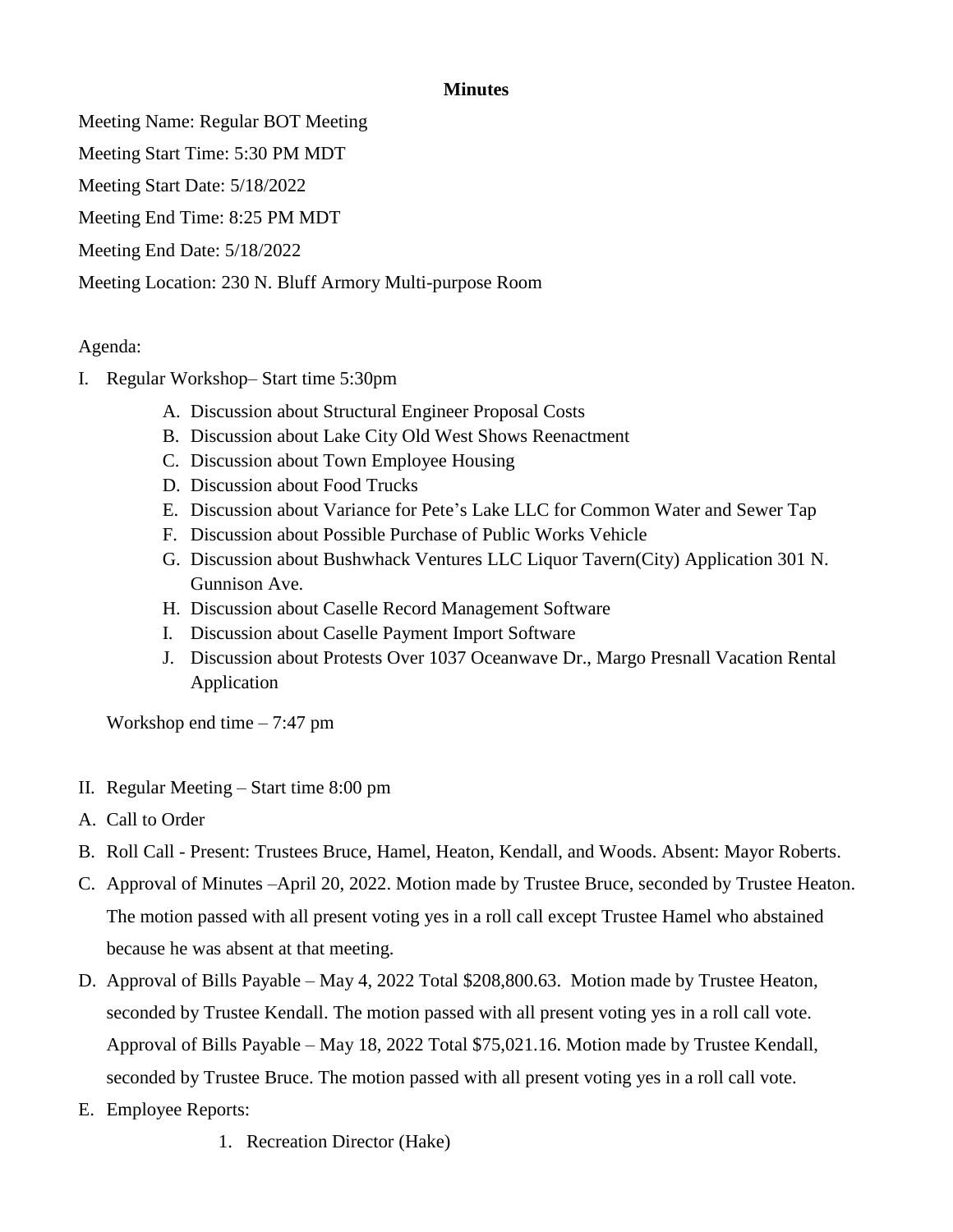- 2. Public Work Director (Johnston)
- 3. Town Clerk/Treasurer (Mulhall)
- 4. Town Manager (Lipsey)
- 5. Building Official (Mcneese)
- 6. Sheriff's Report (Kambish)
- 7. Mayor/Trustee Reports
- F. Correspondence Received None
- G. Citizen Communication None
- H. Additions to the Agenda None
- III. Action Items
- A. Discussion and Possible Action to Select Structural Engineer for the Restless Spirits Repair. Motion to accept the KLJ Engineering proposal made by Trustee Bruce, seconded by Trustee Kendall. Motion passed with all present voting yes in a roll call vote.
- B. Discussion and Possible Action to Approve Lake City Old West Shows to do reenactments on Town Streets. Motion made by Trustee Heaton, seconded by Trustee Bruce. Motion passed with all present voting yes in a roll call vote.
- C. Discussion and Possible Action to Approve Variance for Pete's Lake Hospitality LLC Common Water and Sewer Taps. Motion to move forward with finalizing a deed restriction which prevents the property to be sold without first separating the water taps. Motion made by Trustee Bruce, seconded by Trustee Heaton. Motion passed with all present voting yes in a roll call vote.
- D. Discussion and Possible Action to Approve the Purchase of a New Vehicle for Public Works. Motion to approve the purchase of a public works vehicle that costs no more than \$55,000. Motion made by Trustee Kendall, seconded by Trustee Heaton. Motion passed with all present voting yes in a roll call vote
- E. Discussion and Possible Action to Set a Public Hearing for Bushwhack Ventures LLC, Tavern (City) Liquor License Application 301 N. Gunnison Ave. Motion to set the public hearing date to be June  $1<sup>st</sup>$ , 2022 at 5:30pm. Motion made by Trustee Heaton and seconded by Trustee Kendall. Motion passed with all present voting yes in a roll call vote.
- F. Discussion and Possible Action to Approve the Short Term Rental Application for 1037 Oceanwave Dr., Margo Presnall. Motion to approve the Short term rental application with the conditions laid out in the Presnall response letter that says they will provide ample parking, post parking signs, and not